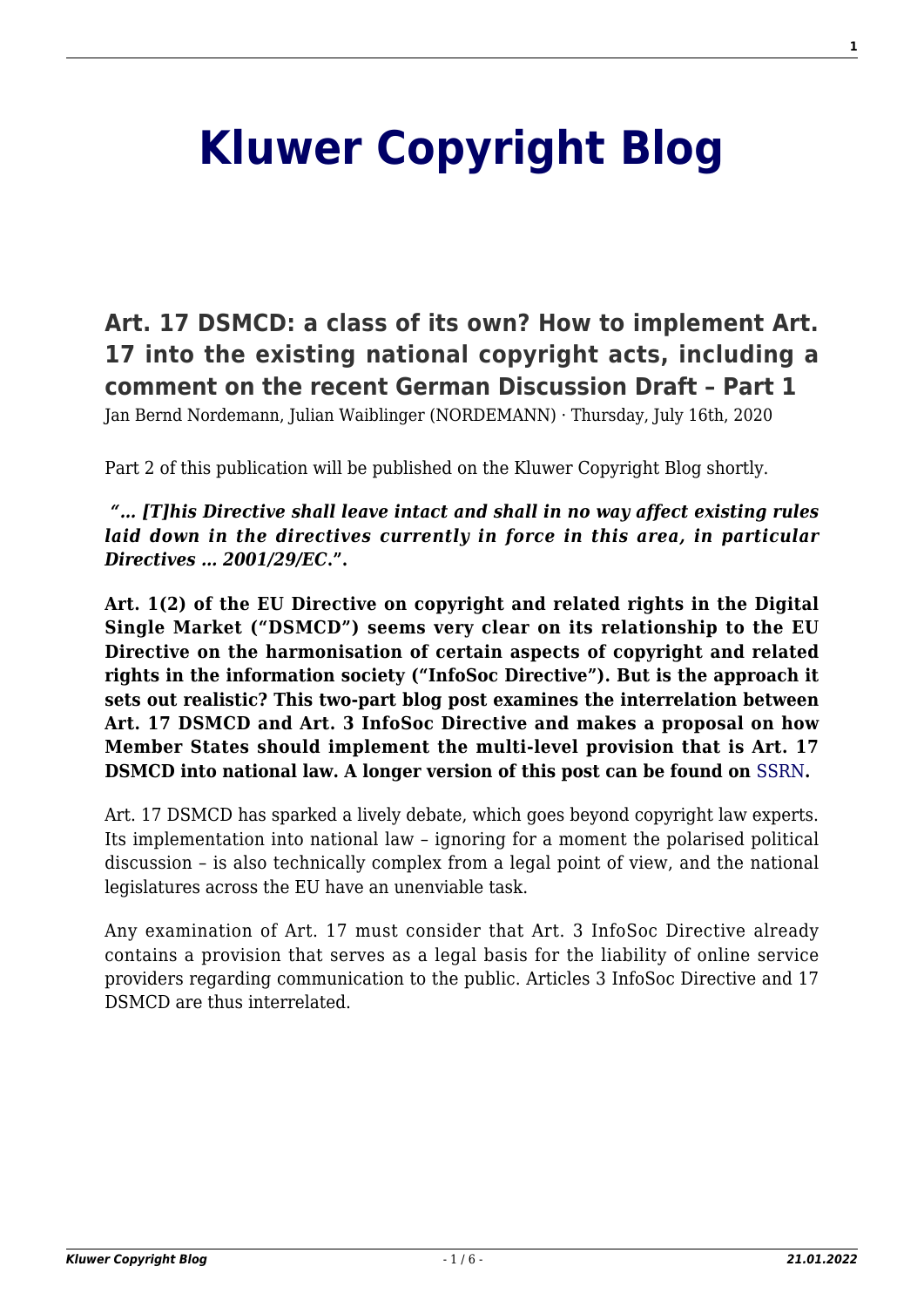providers, such as *YouTube,* can be held responsible under Art. 3 InfoSoc Directive for copyright infringements for which their users are also responsible. In a case arising on the basis of the law as it stood before Art. 17  $DSMCD$ enacted, the BGH [German Federal Court of Justice] is currently seeking clarification, through a request for a preliminary ruling from the CJEU, as to whether and under what conditions YouTube is liable as a direct infringer under Art. 3 InfoSoc Directive (see CJEU joined

Service



wasPhoto by [Christian Lue](https://unsplash.com/@christianlue?utm_source=unsplash&utm_medium=referral&utm_content=creditCopyText) on [Unsplash](https://unsplash.com/?utm_source=unsplash&utm_medium=referral&utm_content=creditCopyText) cases [C-682/18](http://curia.europa.eu/juris/document/document.jsf?text=&docid=211267&pageIndex=0&doclang=EN&mode=lst&dir=&occ=first&part=1&cid=4483415) and [C-683/18](http://curia.europa.eu/juris/document/document.jsf?text=&docid=211268&pageIndex=0&doclang=EN&mode=req&dir=&occ=first&part=1&cid=4483242) –

*YouTube/Uploade d*).

The relationship between the two articles is not merely of academic interest: before the oral hearing on 26 November 2019, the CJEU requested that all stakeholders address Art. 17 DSMCD in their oral statements.

This post examines the interrelation between Art. 17 DSMCD and Art. 3 InfoSoc Directive. It also makes proposals on the implementation of Art. 17 DSMCD into national law, which must necessarily be based on an understanding of that relationship. These proposals will be made using the example of German law,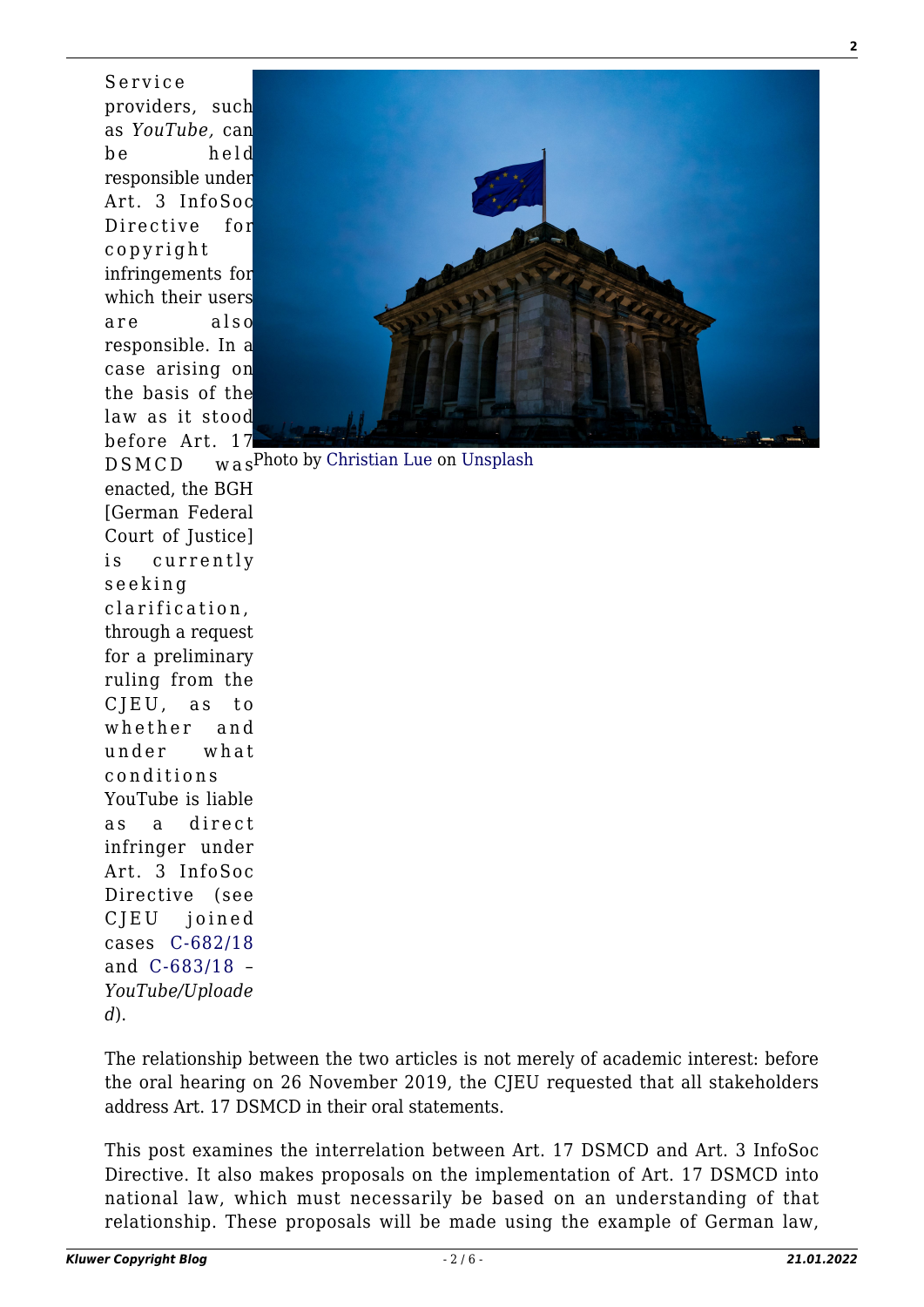including the recent "Discussion Draft" by the German Ministry of Justice and for Consumer Protection of June 24, 2020. The Discussion Draft proposes implementing Art. 17 DSMCD through the introduction of a new law, the so-called "Copyright Service Provider Act"; an [English version](https://www.bmjv.de/SharedDocs/Gesetzgebungsverfahren/Dokumente/DiskE_II_Anpassung%20Urheberrecht_digitaler_Binnenmarkt_englischeInfo.pdf?__blob=publicationFile&v=4) of this has been made available. The extensive explanatory memorandum of this Discussion Draft may be found [here](https://www.bmjv.de/SharedDocs/Gesetzgebungsverfahren/DE/Gesetz_II_Anpassung-Urheberrecht-dig-Binnenmarkt.html?nn=6705022) (only in German).

## **Concept of liability in respect of the right of communication to the public**

The key question is whether online services which provide storage space for third party content and publish it on the internet can be responsible as perpetrators (direct infringers). Some national jurisdictions had initially rejected such a liability pursuant to their national laws. For example, the German Federal Supreme Court (BGH) held that – generally speaking – only claims for injunctive relief against such providers would be possible under the principle of *Störerhaftung* [that is, the breach of duty of care], which excludes claims for damages. Such providers would only face damage liability under exceptional circumstances, for example in the case where they are found to act as perpetrators (in particular by making content their own (BGH GRUR 2010, 616 para. 32 – *marions-kochbuch.de*) or as accessory participants (Teilnehmer). The CJEU, however, has developed a liability model that permits, in the scope of Art. 3 InfoSoc Directive, liability as an infringer of copyright (see [CJEU, C-160/15, para. 39 –](http://curia.europa.eu/juris/document/document.jsf?text=&docid=175626&pageIndex=0&doclang=EN&mode=lst&dir=&occ=first&part=1&cid=9646411) *[GS Media/Sanoma](http://curia.europa.eu/juris/document/document.jsf?text=&docid=175626&pageIndex=0&doclang=EN&mode=lst&dir=&occ=first&part=1&cid=9646411)*; [CJEU, C-527/15, para. 49 –](http://curia.europa.eu/juris/document/document.jsf;jsessionid=4CF204E224754125AB5A8F77A6AC53A3?text=&docid=190142&pageIndex=0&doclang=en&mode=lst&dir=&occ=first&part=1&cid=9610344) *[Brein/Wullems "Filmspeler"](http://curia.europa.eu/juris/document/document.jsf;jsessionid=4CF204E224754125AB5A8F77A6AC53A3?text=&docid=190142&pageIndex=0&doclang=en&mode=lst&dir=&occ=first&part=1&cid=9610344)*; [CJEU,](http://curia.europa.eu/juris/document/document.jsf?text=&docid=191707&pageIndex=0&doclang=EN&mode=lst&dir=&occ=first&part=1&cid=9646507) [C-610/15, para. 36 –](http://curia.europa.eu/juris/document/document.jsf?text=&docid=191707&pageIndex=0&doclang=EN&mode=lst&dir=&occ=first&part=1&cid=9646507) *[Brein/Ziggo "The Pirate Bay"](http://curia.europa.eu/juris/document/document.jsf?text=&docid=191707&pageIndex=0&doclang=EN&mode=lst&dir=&occ=first&part=1&cid=9646507)*).

The CJEU takes this concept of liability from an interpretation of the fully harmonised right of communication to the public as per Art. 3 InfoSoc Directive. The CJEU case law opens up two levels (dimensions) for the application of Art. 3 InfoSoc Directive: (1) as an exploitation right (as found in national law e.g. Sec. 15 et seq. UrhG [German Copyright Act]), and (2) as an (intermediary) liability provision. The BGH has since followed the precedent set by the CJEU and has requested clarification on the CJEU's liability model in the referred decisions mentioned above concerning *YouTube* and the file hosting service *Uploaded* (BGH GRUR 2018, 1132 – *YouTube*; BGH GRUR 2018, 1239 – *Uploaded*, CJEU joined cases [C-682/18](http://curia.europa.eu/juris/document/document.jsf?text=&docid=211267&pageIndex=0&doclang=EN&mode=lst&dir=&occ=first&part=1&cid=4483415) and [C-683/18](http://curia.europa.eu/juris/document/document.jsf?text=&docid=211268&pageIndex=0&doclang=EN&mode=lst&dir=&occ=first&part=1&cid=4483529)*).*

The new Art. 17 DSMCD has now become a part of this development. It governs the liability of online platforms which enable their users to store copyright-protected content and communicate it to the public. A classic use case is *YouTube*, which clearly illustrates the interrelation between the new Art. 17 and the current CJEU liability model for online services. This raises the question of the interplay between Art. 17 DSMCD and Art. 3 InfoSoc Directive.

## **Sole application of Art. 3 InfoSoc Directive if no OCSSP**

Before responding to the question of the interrelation, however, we will briefly examine the criteria differentiating Art. 17 DSMCD and Art. 3 InfoSoc Directive. Service providers that do not fall under the definition of an online content-sharing service provider (OCSSP), pursuant to Art. 2 No. 6 DSMCD, are not caught by the liability system of Art. 17 DSMCD. However, they may be responsible under the current provisions, in particular under Art. 3 InfoSoc Directive – if the criteria for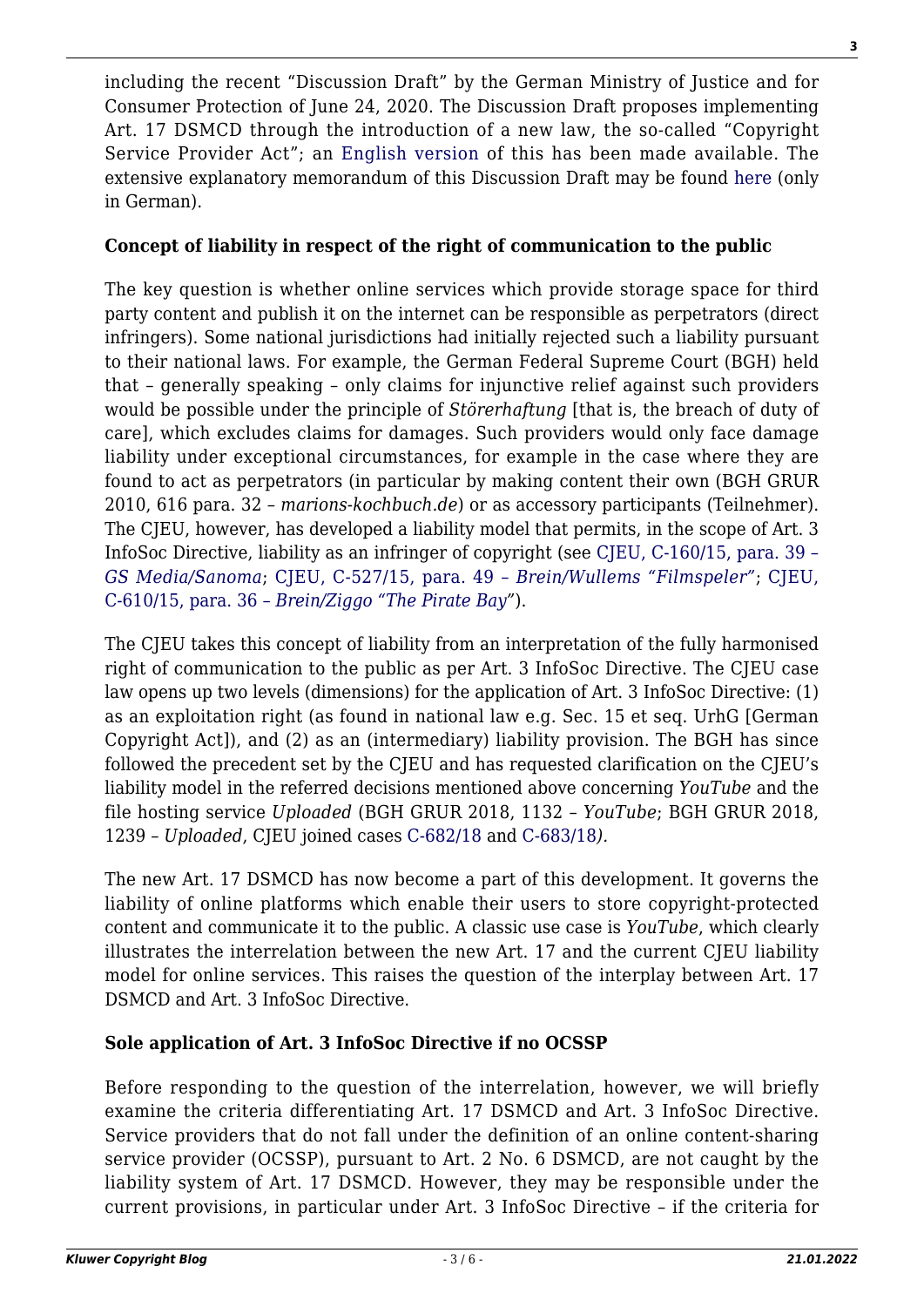liability as established by the CJEU (in particular *GS Media/Sanoma* [C-160/15], *Brein/Wullems "Filmspeler*" [C-527/15], and *Brein/Ziggo "The Pirate Bay"* [C-610/15]*)* are met.

One point of debate is whether Art. 17 DSMCD has a limiting effect on the assessment of liability under Art. 3 InfoSoc Directive in these cases. It could be argued that the provisions under Art. 17 DSMCD should be seen as exhaustive (regarding the scope of liability) also for Art. 3 InfoSoc Directive. Thus, stricter obligations than those provided for in Art. 17(4) or (6) DSMCD would be excluded, even if Art. 17 DSMCD does not apply. This seems uncompelling, especially because Art. 1(2) DSMCD expressly stipulates that the provisions of the DSMCD should not affect the InfoSoc Directive ("shall in no way affect").

Some service providers that fall under the OCSSP definition nevertheless receive special treatment. For example, according to Art. 17(6) DSMCD, start-ups are subject to lower obligations to act; others have even stricter responsibilities, e.g. OCSSPs whose main purpose is to engage in or to facilitate copyright piracy (see the [paper by](https://papers.ssrn.com/sol3/papers.cfm?abstract_id=3463011) *[Husovec/Quintais](https://papers.ssrn.com/sol3/papers.cfm?abstract_id=3463011)*[, p. 2](https://papers.ssrn.com/sol3/papers.cfm?abstract_id=3463011)). Accordingly, the type of the service's business model has to be taken into account. The clarification regarding piracy-based OCSSPs must be expressly implemented into national law (e.g., as advocated by German GRUR, see [statement of 5 September 2019](http://www.grur.org/uploads/tx_gstatement/2019-09-05-GRUR-Stellungnahme_zur_DSM-_und_zur_Online_SatCab-RL_endg.pdf)). However, both groups of OCSSPs continue to lie within the scope of application of Art. 17 DSMCD and of Art. 3 InfoSoc Directive. Thus, the same applies to them in relation to Art. 3 InfoSoc Directive as applies to every other OCSSP.

## **Relationship between Art. 3 InfoSoc Directive and Art. 17 DSMCD**

Both the opinion of *Husovec/Quintais* and the German Discussion draft are uncompelling, even though the regulatory system in Art. 17 DSMCD is very peculiar and complex. The relationship between Art. 17 DSMCD and Art. 3 and Art. 5 InfoSoc Directive cannot be explained by a *sui generis* right, which follows its own rules independent of the InfoSoc Directive. Art. 1(2) DSMCD explicitly states that Art. 3 InfoSoc Directive remains intact (as does Recital 64). Recital 64 "clarifies" that an OCSSP performs an "act of communication to the public or of making available to the public" under certain circumstances. Nothing in the DSMCD supports the view that such communication or making available to the public under Art. 17 DSMCD would be a "new" exclusive right independent of Art. 3 InfoSoc Directive. If Art. 17 DSMCD were to create a *sui generis* right of communication to the public, it would not "*leave intact*" and "*in no way affect*" the provisions of the InfoSoc Directive as proclaimed in Art. 1(2) DSMCD. Instead, a differentiation must be made between the exploitation rights level, the legal liability level and the exceptions and limitations level of Art. 17 DSMCD.

The reasons and consequences of this differentiation will be illustrated in Part 2 of this contribution.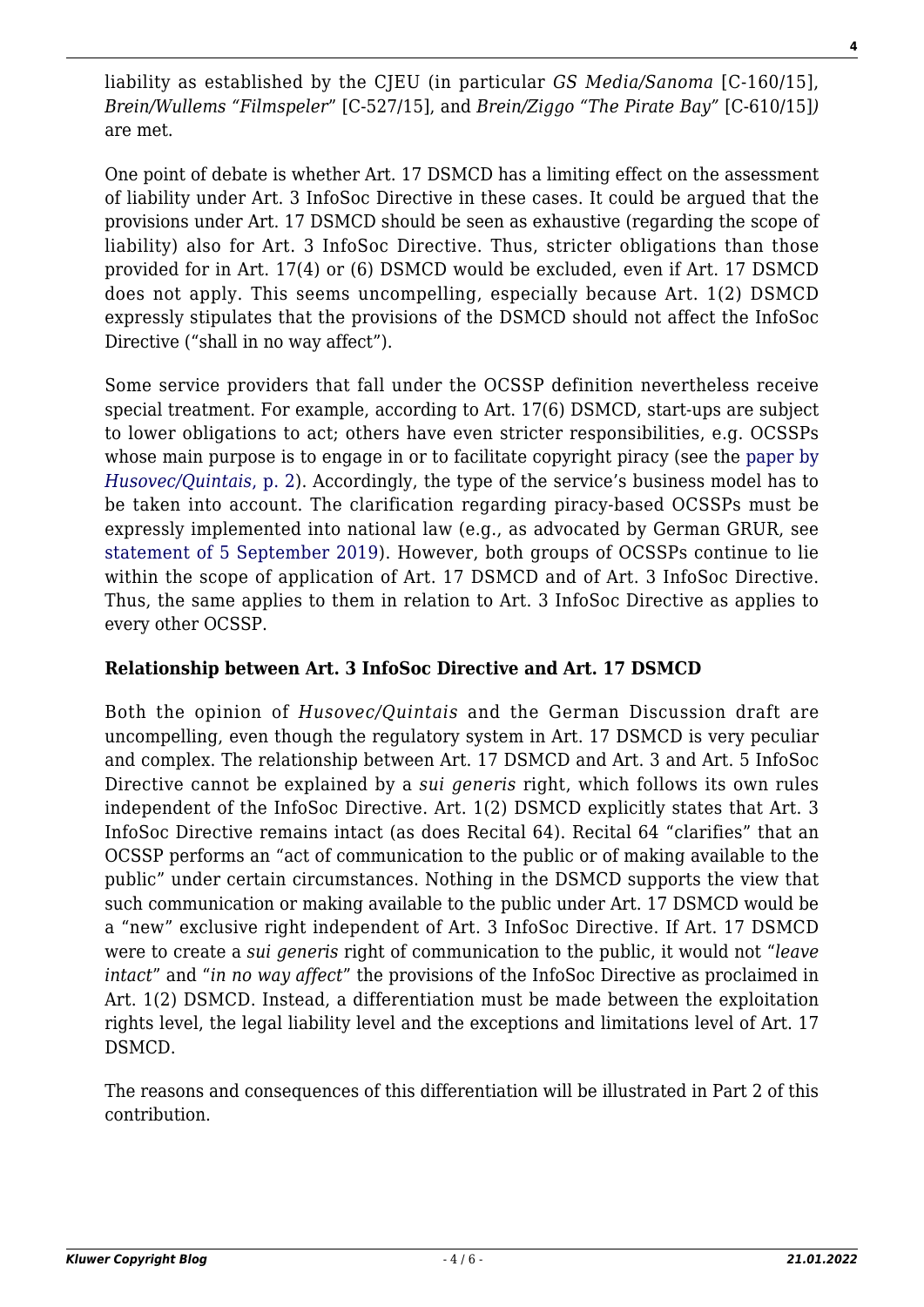*To make sure you do not miss out on regular updates from the Kluwer Copyright Blog, please subscribe [here.](http://copyrightblog.kluweriplaw.com/newsletter)*

#### **Kluwer IP Law**

The **2021 Future Ready Lawyer survey** showed that 81% of the law firms expect to view technology as an important investment in their future ability to thrive. With Kluwer IP Law you can navigate the increasingly global practice of IP law with specialized, local and cross-border information and tools from every preferred location. Are you, as an IP professional, ready for the future?

#### [Learn how](https://www.wolterskluwer.com/en/solutions/kluweriplaw?utm_source=copyrightnblog&utm_medium=articleCTA&utm_campaign=article-banner) **[Kluwer IP Law](https://www.wolterskluwer.com/en/solutions/kluweriplaw?utm_source=copyrightnblog&utm_medium=articleCTA&utm_campaign=article-banner)** [can support you.](https://www.wolterskluwer.com/en/solutions/kluweriplaw?utm_source=copyrightnblog&utm_medium=articleCTA&utm_campaign=article-banner)



This entry was posted on Thursday, July 16th, 2020 at 2:50 pm and is filed under [inter](http://copyrightblog.kluweriplaw.com/category/cjeu/) [alia, for ensuring that EU law is interpreted and applied in a consistent way in all EU](http://copyrightblog.kluweriplaw.com/category/cjeu/) [countries. If a national court is in doubt about the interpretation or validity of an EU law,](http://copyrightblog.kluweriplaw.com/category/cjeu/) [it can ask the Court for clarification. The same mechanism can be used to determine](http://copyrightblog.kluweriplaw.com/category/cjeu/) [whether a national law or practice is compatible with EU law. The CJEU also resolves](http://copyrightblog.kluweriplaw.com/category/cjeu/) [legal disputes between national governments and EU institutions, and can take action](http://copyrightblog.kluweriplaw.com/category/cjeu/) [against EU institutions on behalf of individuals, companies or organisations.">CJEU,](http://copyrightblog.kluweriplaw.com/category/cjeu/) [Communication \(right of\),](http://copyrightblog.kluweriplaw.com/category/communication-right-of/) [Copyright](http://copyrightblog.kluweriplaw.com/category/copyright/), [Digital Single Market,](http://copyrightblog.kluweriplaw.com/category/digital-single-market/) [European Union](http://copyrightblog.kluweriplaw.com/category/jurisdiction-2/european-union/), [Germany,](http://copyrightblog.kluweriplaw.com/category/jurisdiction-2/germany/) [Legislative process,](http://copyrightblog.kluweriplaw.com/category/legislative-process/) [Liability](http://copyrightblog.kluweriplaw.com/category/liability/)

You can follow any responses to this entry through the [Comments \(RSS\)](http://copyrightblog.kluweriplaw.com/comments/feed/) feed. You can leave a response, or [trackback](http://copyrightblog.kluweriplaw.com/2020/07/16/art-17-dsmcd-a-class-of-its-own-how-to-implement-art-17-into-the-existing-national-copyright-acts-including-a-comment-on-the-recent-german-discussion-draft-part-1/trackback/) from your own site.